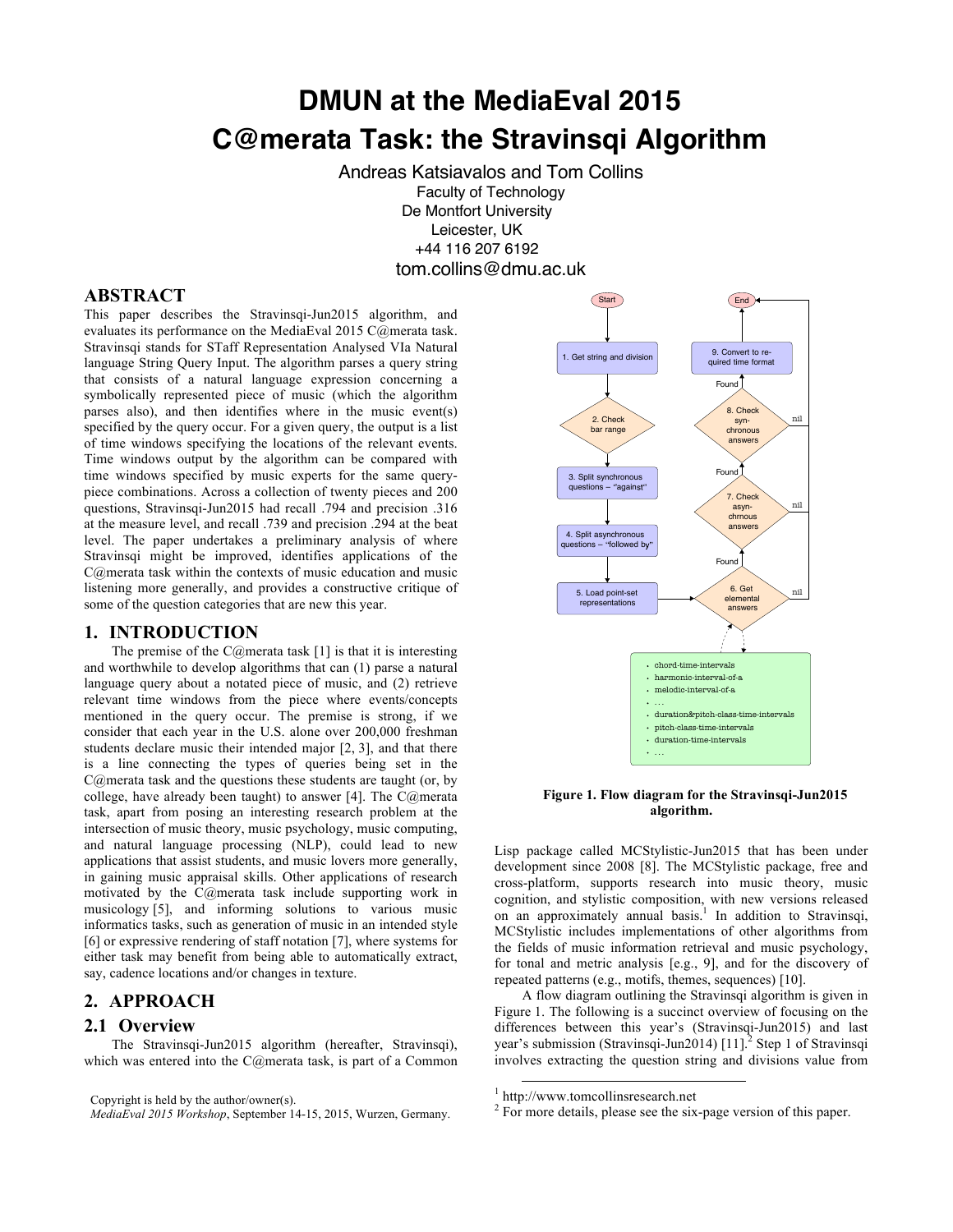the question file. Step 2 parses the question string for mention of bar restrictions ("minim in measures 6-10"), stores this for subsequent processing (as (6 10), say), removes the restriction from the question string ("minim"), and passes it to step 3.

Prompted by one of the questions from the task description [12, p. 9]. Stravinsqi splits queries by synchronous commands first (step 3) and then further by asynchronous commands (step 4). For example, "D followed by A against F followed by F" would emerge as ("D followed by A" "F followed by F") from step 3, and as  $((\n\alpha P)^* \alpha A)^*$  ( $(\n\alpha F)^* \alpha F$ ) from step 4. In general, a question string emerges from step 4 as some nested list of strings  $((s_{1,1}, s_{1,2})$ ...  $s_{1,n(1)}$   $(s_{2,1} s_{2,2} ... s_{1,n(2)}) ... (s_{m,1} s_{m,2} ... s_{m,n(m)}))$ , where each  $s_{i,j}$  is a query element. Examples of query elements include "D", "A♭4 eighth note", "perfect fifth", "melodic interval of a 2nd", etc.

In step 5, point-set representations of the relevant piece are loaded and possibly restricted to those points that belong to a certain bar-number range. The xml2hum script is used to convert each piece from its MusicXML format to kern format [13].<sup>3</sup> Temporarily, in step 6 of Figure 1, each question element *si*,*<sup>j</sup>* from step 4 is treated independently. A query element  $s_{i,j}$  is passed to seventeen music-analytic sub-functions, each of which tests whether  $s_{i,j}$  is a relevant query for that function, and, if so, searches for instances of the query in the piece of music. If the query is *irrelevant* to a sub-function, that function returns nil.

The output of step 6 is a nested list of time-interval sets,  $((T_{1,1} T_{1,2} ... T_{1,n(1)}) (T_{2,1} T_{2,2} ... T_{1,n(2)}) ... (T_{m,1} T_{m,2} ... T_{m,n(m)}))$ , one for each query element *si*,*j*, some of which may be empty. The purpose of steps 7 and 8 is to determine whether any combination  $\nu$  of these time intervals satisfies the constraints imposed by synchronous and asynchronous parts of the question string (there may be one such *v*, several, or none). The final step of Stravinsqi, labeled Step 9 in Figure 1, comprises the conversion of the time intervals  $v_1, v_2, \ldots, v_r$  into the XML format required by the task.

#### **3. RESULTS AND DISCUSSION**

Figure 2 contains a summary of results for the Stravinsqi algorithm across various question categories.<sup>4</sup> The mean measure recall across all 200 questions, indicated by the black line next to the "Mean" label, is .794, and the mean measure precision, indicated by the blue line, is .316. The mean beat recall (green line) and beat precision (red line) are both slightly lower than their measure counterparts (.739 and .294 respectively), but in general it can be assumed that if Stravinsqi returned the correct beginning/ending measure number pairs for a question, then it was also able to identify the relevant beats. Stravinsqi had the highest measure and beat recall of any algorithm submitted to the 2015 C@merata task [1] and the third highest measure and beat  $F_1$ score  $(F_1 = 2PR/(P + R))$ , where *P* is precision and *R* is recall).

Across eight of the eleven question categories shown in Figure 2 (Melody 1, Melody *n*, Harmony, Articulation, Instrument, Clef, Follow, and Synch), Stravinsqi achieves consistently high recall of approximately .75. For the remaining three categories (Time Sig., Key Sig., and Texture) it is less successful. Overall, the results suggest the need to investigate Stravinsqi's precision being lower than its recall.

We have not yet incorporated in Stravinsqi restrictions to notes occurring after particular clef, time signature, or key signature changes. Currently, a query such as "G4 in the key of G major" would be parsed as though it were "G4". Therefore, the recall of Stravinsqi remains high for such questions, but the precision will be negatively impacted. The design of Stravinsqi is



<sup>4</sup> Please see [1] for definitions of the various metrics.



#### **Figure 2. Results of the Stravinsqi-Jun2015 algorithm on the MediaEval 2015 C@merata task. Overall results are indicated by the mean label, and followed by results for eleven question categories.**

motivated more by music-perceptual than typographical concerns, based on the premise that music is primarily an auditory-cognitive phenomenon, and a visuo-cognitive phenomenon secondarily. When music perception and music theory collide, as they do occasionally in the C@merata task and beyond [14], Stravinsqi's precision can be adversely affected. For example, unlike the task description (consecutive elements "must both be on the same stave" [12, p. 7]), Stravinsqi does not require consecutive question elements to be on the same staff, because a staff swap has little (or sometimes no) effect on how the music sounds. Stravinsqi tends to find the correct answers according to the task description, but also some extra answers that involve elements on different staves, which has a detrimental effect on its precision.

### **4. CONCLUSION**

We have provided an overview of the Stravinsqi-Jun2015 algorithm, and described its performance on the 2015 C@merata task. Stravinsqi achieved high recall (approximately .75) in eight of the eleven question categories, and had the highest measure and beat recall of any algorithm submitted to the task [1]. Further analysis of the results is required to determine whether Stravinqi's precision can be improved while adhering to our general design principle of favouring music-perceptual over typographical concerns. In the introduction, it was remarked that there is a line connecting the types of queries being set in the C@merata task and the examination questions that students of the Western classical tradition are taught to answer. This year's C@merata test set was lacking cadence and functional harmony queries, which was indicative of a general tendency to replace musically interesting questions (e.g., concerning cadence, triad, hemiola, ostinato, sequence, etc.) with questions that were linguistically challenging to parse but of less musical relevance (e.g., Question 130, "fourteen sixteenth notes against a whole note chord in the bass"). Next year, we would welcome the reintroduction of more musically interesting (if complex) question categories, to reestablish and strengthen the line that connects C@merata queries with concepts that are relevant for music students and enthusiasts.